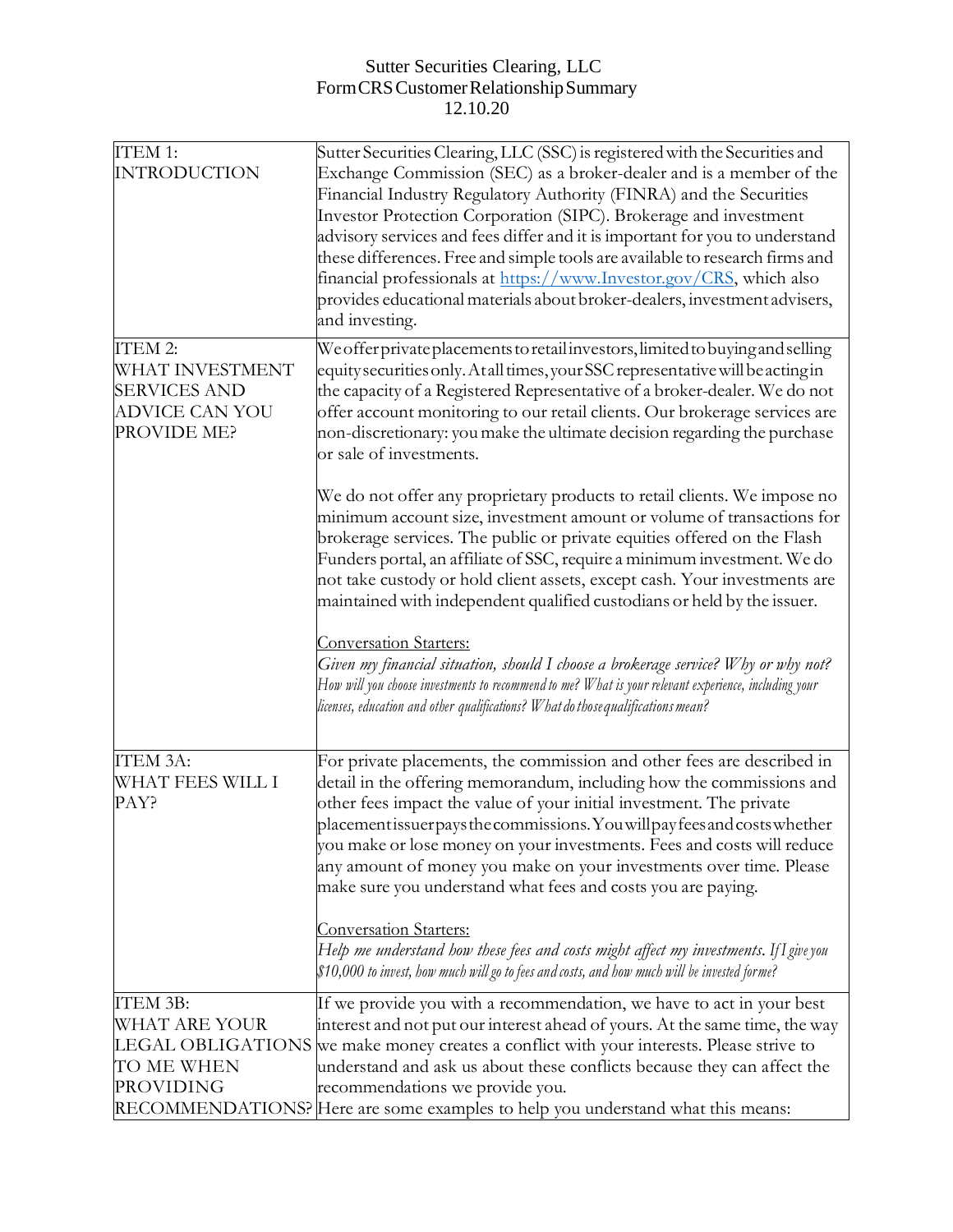| <b>HOW ELSE DOES</b><br>YOUR FIRM MAKE<br>MONEY AND WHAT<br><b>CONFLICTS OF</b><br><b>INTEREST DO YOU</b><br>HAVE?                | If we recommend an equity security in a brokerage account we will earn<br>between 2% to 5%. Your SSC representative will explain the actual amount<br>we earn at the time of the recommendation and it will be itemized on the<br>transaction confirmation you receive. If we recommend a public or private<br>equity through our affiliate, the FlashFunders portal, we may earn<br>substantially more than 5%, and you are encouraged to read the<br>prospectus to understand the costs and fees. All costs and fees you will<br>incur in a public or private equity will be explained to you in written<br>disclosure materials provided in connection with our recommendation. We<br>are incentivized to recommend securities that pay higher commissions.<br>There are many risks involved with investing. Please also carefully review<br>and verify the accuracy of the information you provide us on account<br>applications, subscription documents and others. |
|-----------------------------------------------------------------------------------------------------------------------------------|--------------------------------------------------------------------------------------------------------------------------------------------------------------------------------------------------------------------------------------------------------------------------------------------------------------------------------------------------------------------------------------------------------------------------------------------------------------------------------------------------------------------------------------------------------------------------------------------------------------------------------------------------------------------------------------------------------------------------------------------------------------------------------------------------------------------------------------------------------------------------------------------------------------------------------------------------------------------------|
|                                                                                                                                   | For additional information, please contact us at 949-504-4409.<br>Conversation Starters:<br>How might your conflict of interest affect me, and how will you address them?                                                                                                                                                                                                                                                                                                                                                                                                                                                                                                                                                                                                                                                                                                                                                                                                |
| ITEM 3C:<br><b>HOW DO SUTTER</b><br><b>SECURITIES</b><br>CLEARING, LLC<br><b>FINANCIAL</b><br>PROFESSIONALS MAKE<br><b>MONEY?</b> | Our financial professionals receive compensation including a percentage of<br>the total commission payments for every transaction they make. In some<br>cases, the financial professional will also receive warrants or other<br>incentives for transactions in equities offered on our affiliate, the Flash<br>Funders portal. These special incentives present a conflict of interest<br>because they provide an opportunity to recommend an investment that will<br>yield higher compensation. We address this conflict by making full<br>disclosure to you at the time of the recommendation, through our non-<br>discretionary services, and by requiring a supervisor of our firm to oversee<br>your transactions.                                                                                                                                                                                                                                                 |
| ITEM 4:<br>DO YOU OR YOUR<br><b>FINANCIAL</b><br><b>LEGAL OR</b><br><b>DISCIPLINARY</b><br>HISTORY?                               | Yes. Our firm does have, and your Registered Representative may have<br>disclosure event(s). Visit https://www.investor.gov/CRS for a free and<br>simple search tool to research us and our financial professionals. Or, visit<br>PROFESSIONALS HAVEhttps://brokercheck.finra.org.<br>Conversation Starters:<br>As a financial professional, do you have any disciplinary history? For what type of<br>conduct?                                                                                                                                                                                                                                                                                                                                                                                                                                                                                                                                                          |
| ITEM 5:<br>ADDITIONAL<br><b>INFORMATION</b>                                                                                       | For additional information about our services, please contact your<br>Registered Representative. If you would like additional, up-to-date<br>information, please email legal@sutterus.com.<br>Conversation Starters:<br>$W$ hois my primary contact person? $W$ ho can I talk to if I have concerns about how this person is treating<br>me?                                                                                                                                                                                                                                                                                                                                                                                                                                                                                                                                                                                                                             |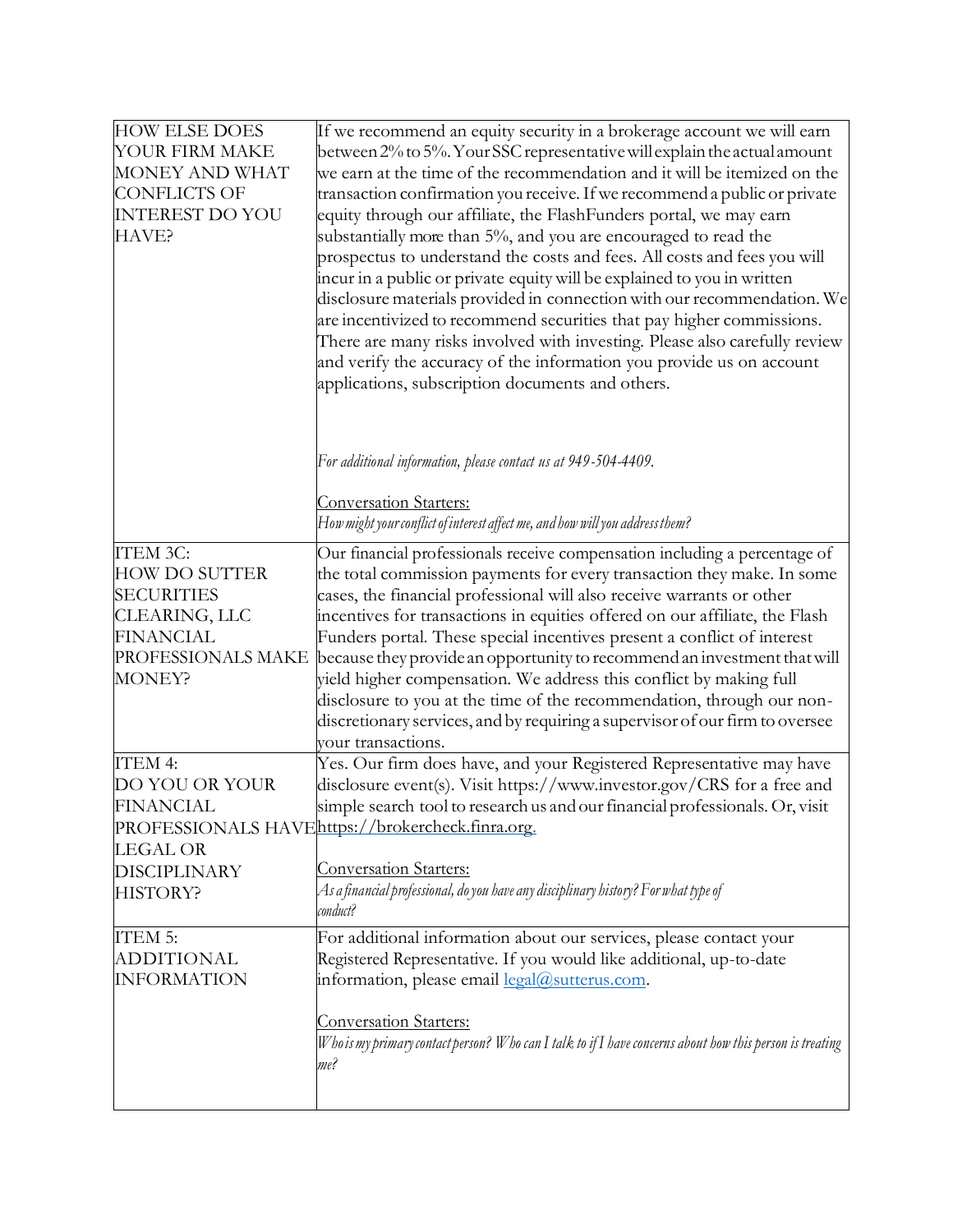## **SUTTER SECURITIES, INC. Form CRS Customer Relationship Summary November 4, 2020**

| <b>ITEM 1:</b><br><b>INTRODUCTION</b>                                                                   | Sutter Securities, Inc. ("SSI") is registered with the Securities and Exchange<br>Commission (SEC) as a broker-dealer and is a member of the Financial Industry<br>Regulatory Authority (FINRA) and the Securities Investor Protection Corporation<br>(SIPC). Brokerage and investment advisory services and fees differ, and it is<br>important for you to understand these differences. Free and simple tools are<br>available to research firms and financial professionals at <b>Investor.gov/CRS</b> ,<br>which also provides educational materials about broker-dealers, investment<br>advisers, and investing. |
|---------------------------------------------------------------------------------------------------------|-----------------------------------------------------------------------------------------------------------------------------------------------------------------------------------------------------------------------------------------------------------------------------------------------------------------------------------------------------------------------------------------------------------------------------------------------------------------------------------------------------------------------------------------------------------------------------------------------------------------------|
| <b>ITEM 2:</b><br><b>WHAT INVESTMENT</b><br><b>SERVICES AND ADVICE</b><br><b>CAN YOU PROVIDE</b><br>ME? | SSI offers brokerage services to retail investors, limited to buying and selling<br>public and private equity securities and structured products (collectively<br>"equities") and option securities only. At all times, your SSI representative will<br>be acting in the capacity of a Registered Representative ("RR") of a broker-<br>dealer. We do not offer account monitoring to retail clients.                                                                                                                                                                                                                 |
|                                                                                                         | These brokerage services are non-discretionary: you, the client make the<br>ultimate decision regarding the purchase or sale of investments.                                                                                                                                                                                                                                                                                                                                                                                                                                                                          |
|                                                                                                         | SSI does not offer any proprietary products to retail clients. We impose no<br>minimum account size, investment amount or volume of transactions for<br>brokerage services. The public or private equities offered on the Flash Funders<br>portal, an affiliate of SSI, require a minimum investment. We do not take custody<br>or hold client assets or funds. Your investments are maintained with<br>independent qualified custodians or held by the issuer.                                                                                                                                                       |
|                                                                                                         | <b>Conversation Starters:</b><br>Given my financial situation should I choose a brokerage service? Why or why<br>not?                                                                                                                                                                                                                                                                                                                                                                                                                                                                                                 |
|                                                                                                         | How will you choose investments to recommend to me?<br>What is your relevant experience, including your licenses, education, and other<br>qualifications?                                                                                                                                                                                                                                                                                                                                                                                                                                                             |
|                                                                                                         | What do those qualifications mean?                                                                                                                                                                                                                                                                                                                                                                                                                                                                                                                                                                                    |
| <b>ITEM 3:</b>                                                                                          | We charge a commission for each buy or sell transaction. The amount of                                                                                                                                                                                                                                                                                                                                                                                                                                                                                                                                                |
| <b>WHAT FEES WILL I</b><br>PAY?                                                                         | commission is a percentage of the transaction and is determined at the time a<br>brokerage account is opened. The commission for transactions in a brokerage<br>account ranges up to five (5) percent. In addition to commissions, retail<br>brokerage clients will also incur custodian fees, account maintenance fees and<br>other fees. Please see a Schedule of Fees, available on the Disclosures page of<br>the firm's <b>website</b> .                                                                                                                                                                         |
|                                                                                                         | For private placements, the commission and other fees are described in detail in<br>the offering memorandum.                                                                                                                                                                                                                                                                                                                                                                                                                                                                                                          |
|                                                                                                         | More trades equal more fees; therefore, we have an incentive to encourage<br>more trades. Similarly, some products such as private placements pay higher<br>commissions, incentive for us to recommend these products.                                                                                                                                                                                                                                                                                                                                                                                                |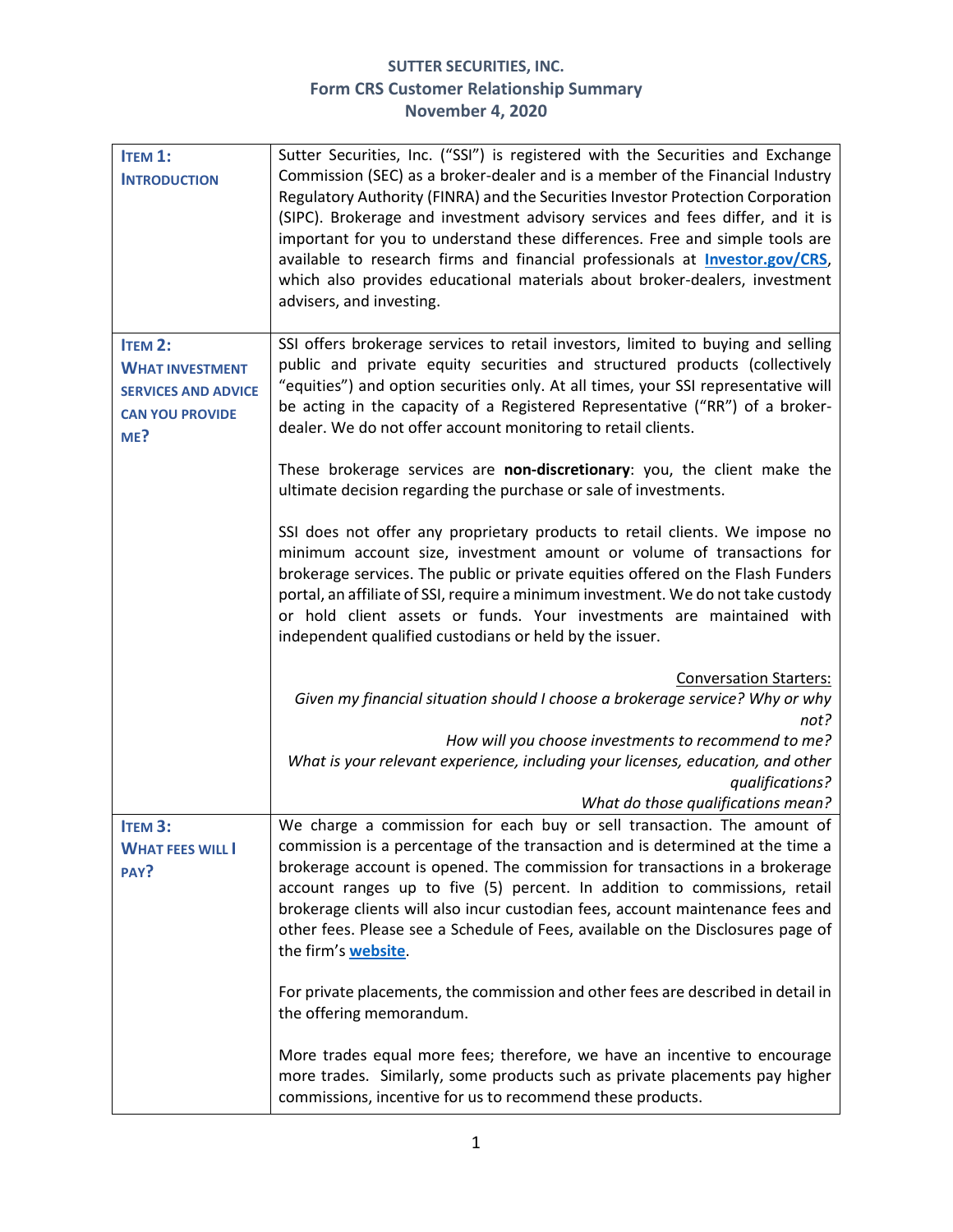## **SUTTER SECURITIES, INC. Form CRS Customer Relationship Summary November 4, 2020**

 $\overline{\phantom{0}}$ 

| <b>ITEM 3:</b><br><b>WHAT FEES WILL I</b><br>PAY? (CONT.)                                                                        | You will pay fees and costs whether you make or lose money on your<br>investments. Fees and costs will reduce any amount of money you make on your<br>investments over time. Please make sure you understand what fees and costs<br>you are paying and ask us for assistance or additional information if needed.<br><b>Conversation Starters:</b><br>How do fees and costs affect my investments?<br>If I give you \$10,000 to invest, how much will go to fees and costs, and how<br>much will be invested for me?                                                                                                                                                                |
|----------------------------------------------------------------------------------------------------------------------------------|-------------------------------------------------------------------------------------------------------------------------------------------------------------------------------------------------------------------------------------------------------------------------------------------------------------------------------------------------------------------------------------------------------------------------------------------------------------------------------------------------------------------------------------------------------------------------------------------------------------------------------------------------------------------------------------|
|                                                                                                                                  |                                                                                                                                                                                                                                                                                                                                                                                                                                                                                                                                                                                                                                                                                     |
| <b>WHAT ARE YOUR</b><br><b>LEGAL OBLIGATIONS</b><br><b>TO ME WHEN</b><br><b>PROVIDING</b><br><b>RECOMMENDATIONS?</b>             | When we provide you with a recommendation, we have to act in your best<br>interest and not put our interest ahead of yours. At the same time, the way we<br>make money creates a conflict with your interests. Please strive to understand<br>and ask us about these conflicts because they can affect the recommendations<br>we provide you.                                                                                                                                                                                                                                                                                                                                       |
| <b>HOW ELSE DOES</b><br><b>YOUR FIRM MAKE</b><br><b>MONEY AND WHAT</b><br><b>CONFLICTS OF</b><br><b>INTEREST DO YOU</b><br>HAVE? | Here are some examples to help you understand what this means: If we<br>recommend an equity security in a brokerage account, we will earn between<br>two (2) to five (5) percent. For brokerage accounts, we can earn other fees,<br>including a percentage of cash-equivalent balances and a portion of the<br>confirmation, ticket, or execution charges. Revenue sharing in this manner<br>presents a conflict of interest.                                                                                                                                                                                                                                                      |
|                                                                                                                                  | If we recommend a public or private equity through our affiliate, the Flash<br>Funders portal we may earn substantially more.                                                                                                                                                                                                                                                                                                                                                                                                                                                                                                                                                       |
|                                                                                                                                  | There are many risks involved with investing. Please see the Disclosure Page on<br>our website, or, for equities offered on our Flash Funders portal, please carefully<br>read the prospectus. Please also carefully review the information you provide us<br>on account applications, subscription documents and others.                                                                                                                                                                                                                                                                                                                                                           |
|                                                                                                                                  | For additional information please contact us at (415) 352-6300 or refer to the<br>Regulation Best Interest Relationship Guide here.                                                                                                                                                                                                                                                                                                                                                                                                                                                                                                                                                 |
|                                                                                                                                  | <b>Conversation Starters:</b><br>How might your conflict of interest affect me, and how will you address them?                                                                                                                                                                                                                                                                                                                                                                                                                                                                                                                                                                      |
| <b>HOW DO SUTTER</b><br><b>SECURITIES, INC.</b><br><b>FINANCIAL</b><br><b>PROFESSIONALS MAKE</b><br>MONEY?                       | Our financial professionals receive compensation including a percentage of the<br>total commission payments for every transaction they make. In some cases,<br>the financial professional will also receive warrants or other incentives for<br>transactions in equities offered on our affiliate, the Flash Funders portal.<br>These special incentives present a conflict of interest because they provide an<br>opportunity to recommend an investment that will yield higher compensation.<br>We address this conflict by making full disclosure to you, through our non-<br>discretionary services, and by requiring a supervisor of the firm to oversee your<br>transactions. |